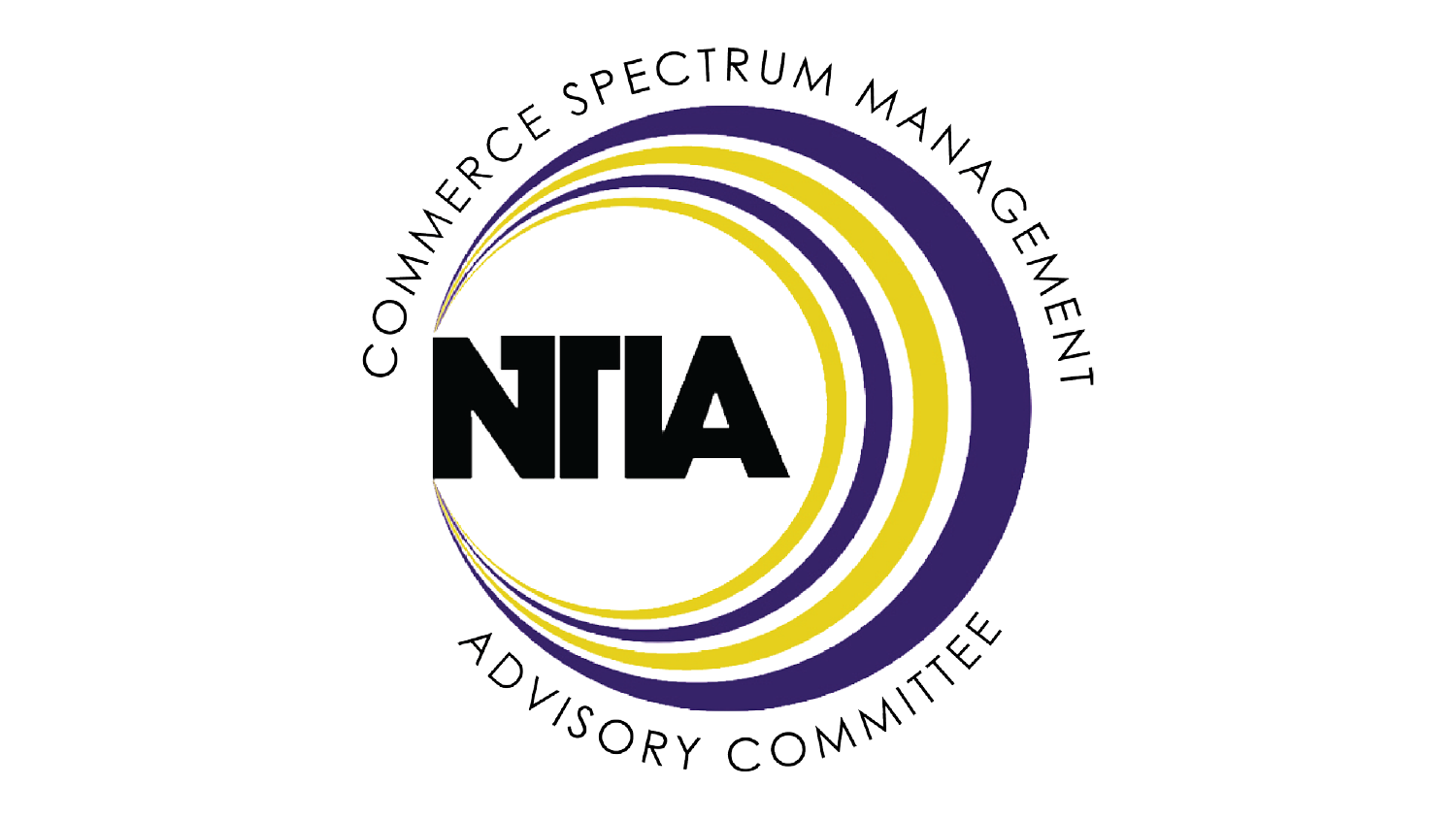# **Enforcement Subcommittee July 24, 2018**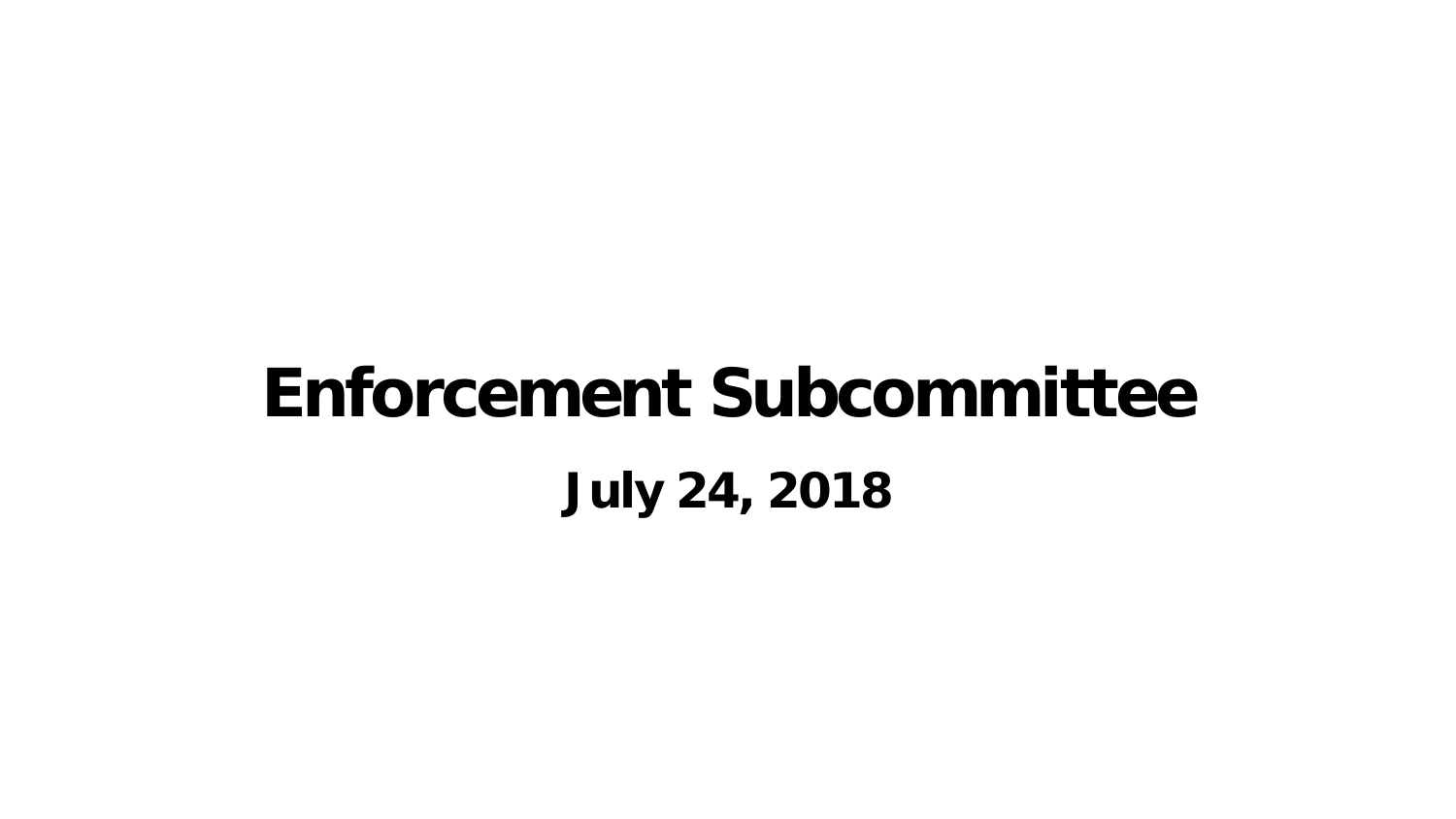#### **Subcommittee Members**

- Larry Alder
- Mary Brown
- Mark Crosby
- Mark Gibson
- Dale N. Hatfield
- Paul Kolodzy
- Mark McHenry
- Janice Obuchowski
- Rick Reaser
- Dennis Roberson
- Andrew Roy
- Mariam Sorond
- Bryan Tramont
- Jennifer Warren
- Bob Weller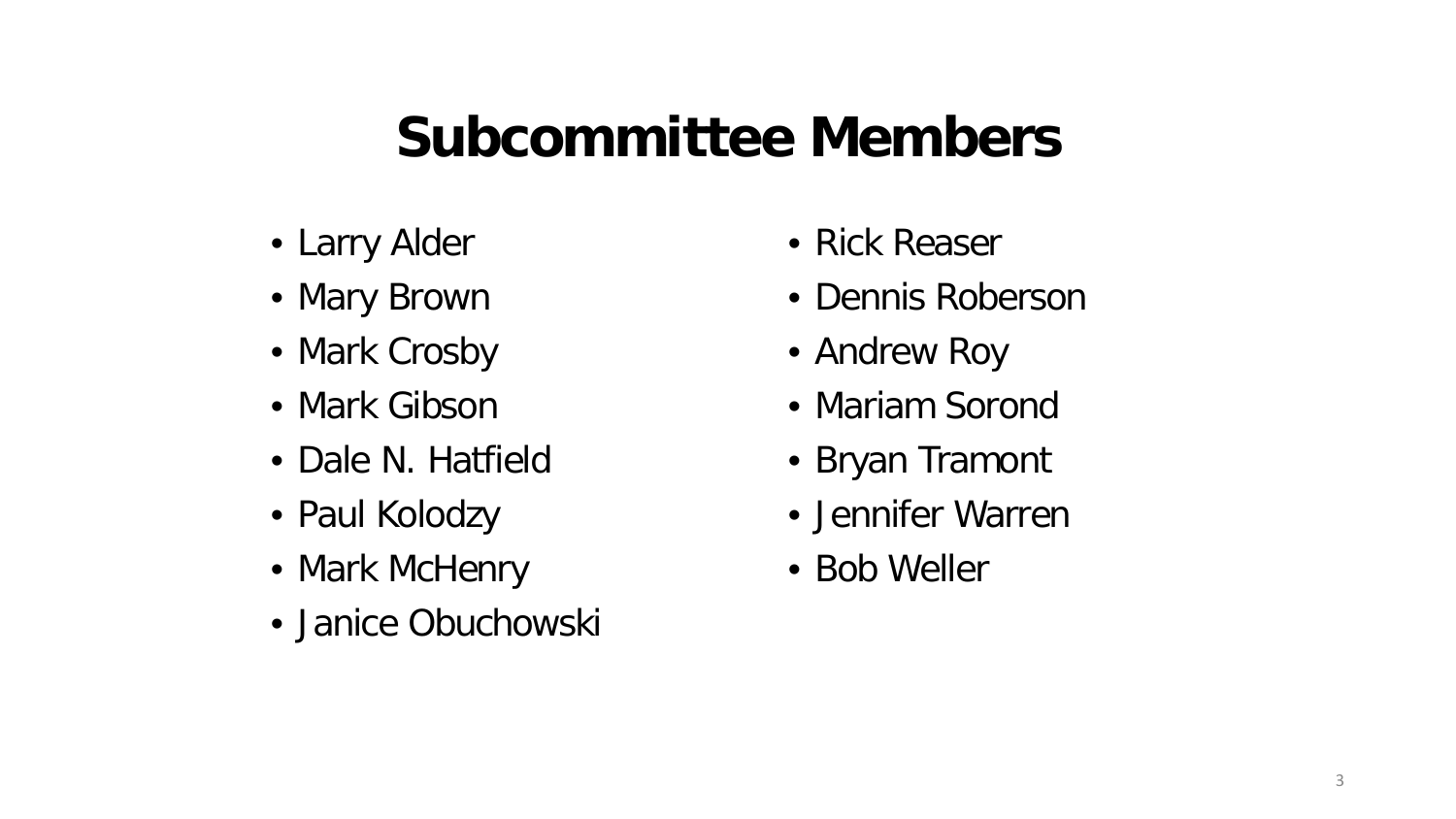# Objective

"Assess the extent to which SAS/ESC systems and technologies may be able to support automated interference prevention, detection, and resolution today and potentially in the future" ...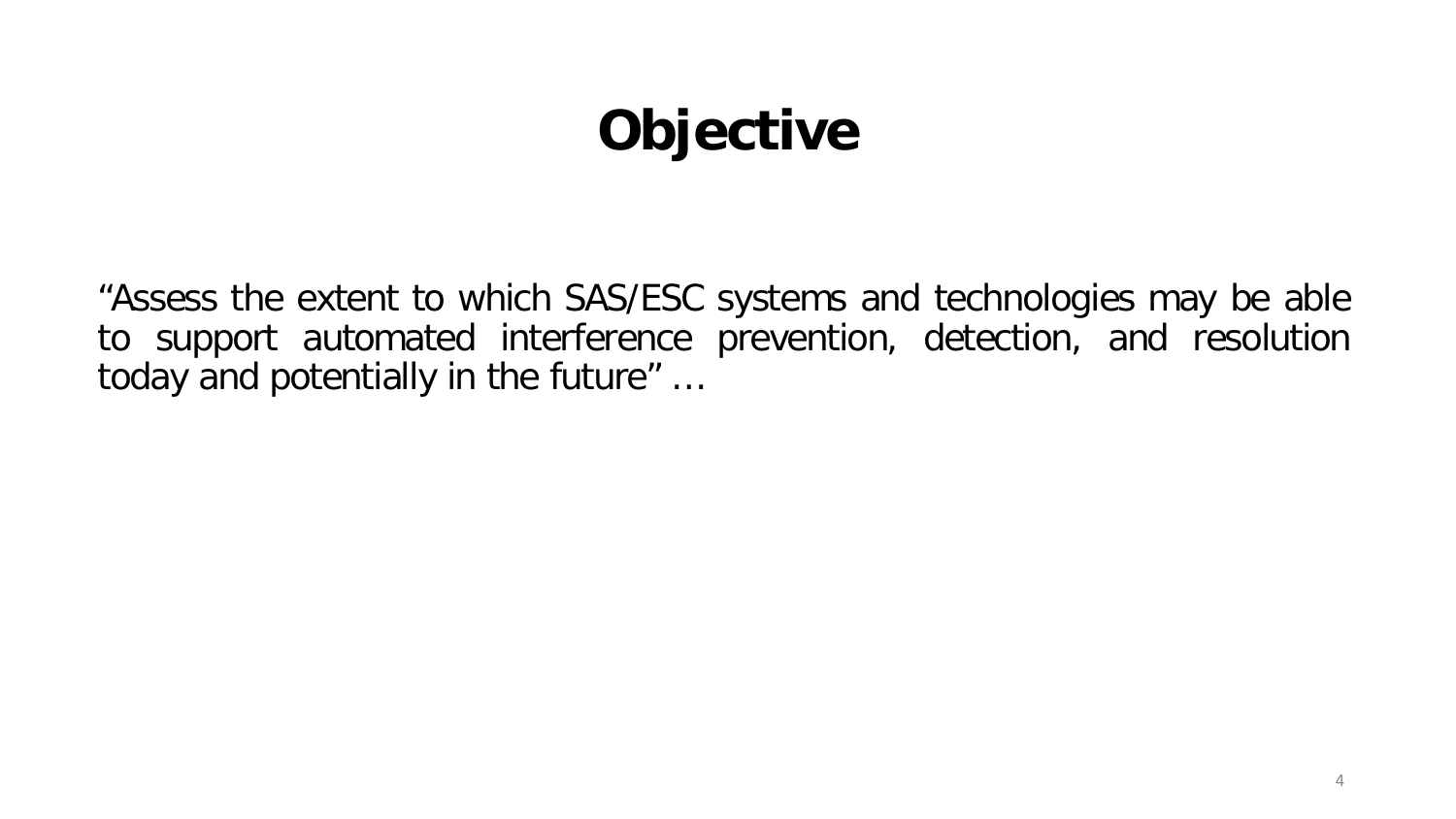## **Response Organization**

- Technical Capabilities What are the technical capabilities that are available today, and what can be the technical capabilities available in the near future for interference prevention, detection and resolution?
- Legal Issues What are the legal issues/challenges that must be addressed to implement automated enforcement prevention, detection and resolution mechanisms?
- Policy Issues What are the policies that could be implemented to generate support for an automated enforcement prevention, detection and resolution mechanism, or conversely, cause fears/concerns from participants?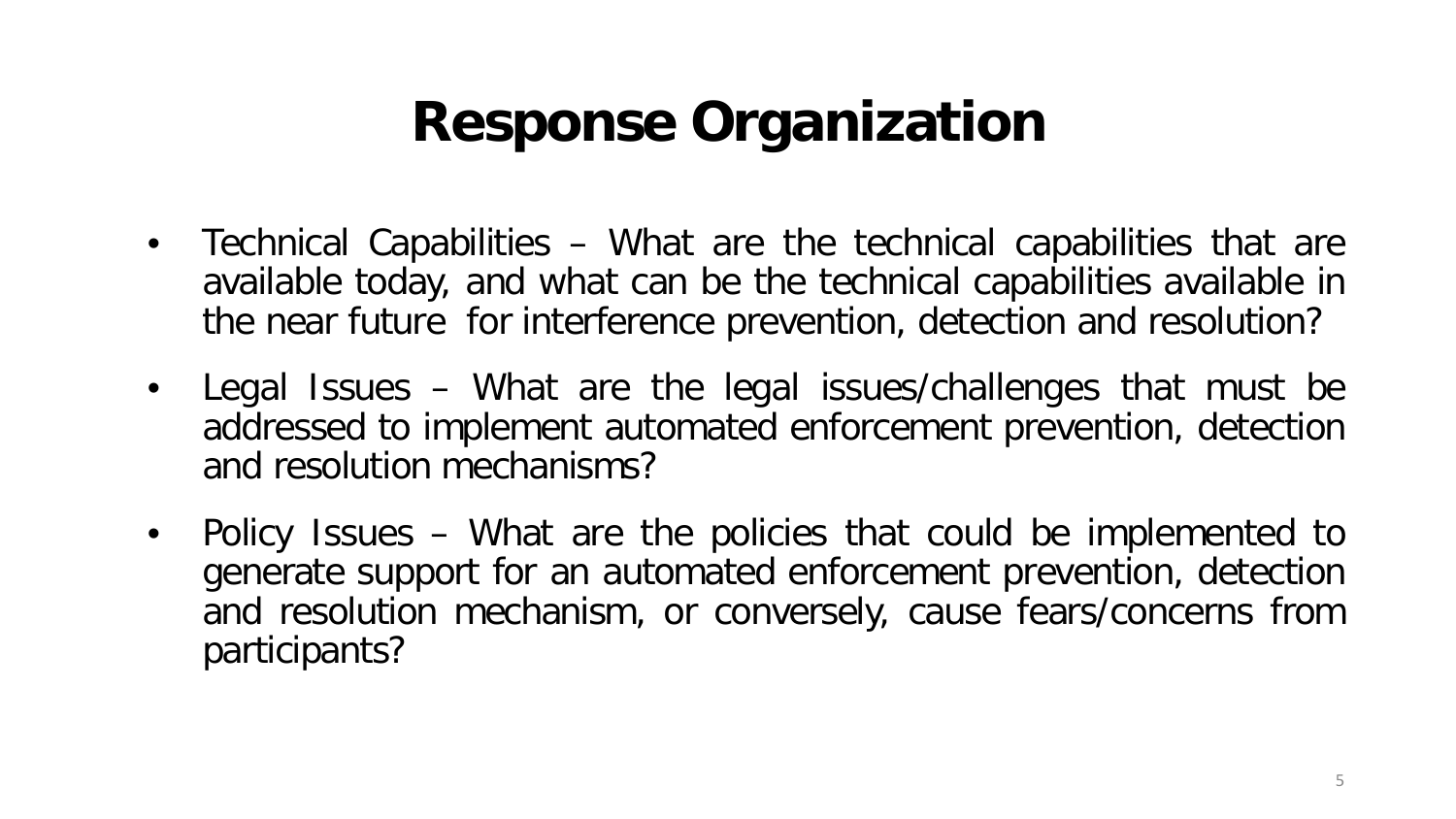#### **Major Conclusion 1**

The ESC capabilities being deployed for the 3.5 GHz band (as well as the RF monitoring systems under development for AWS-3) are limited in scope but demonstrate the capacity to create sophisticated environmental monitoring that could be used for both interference protection as well as interference detection.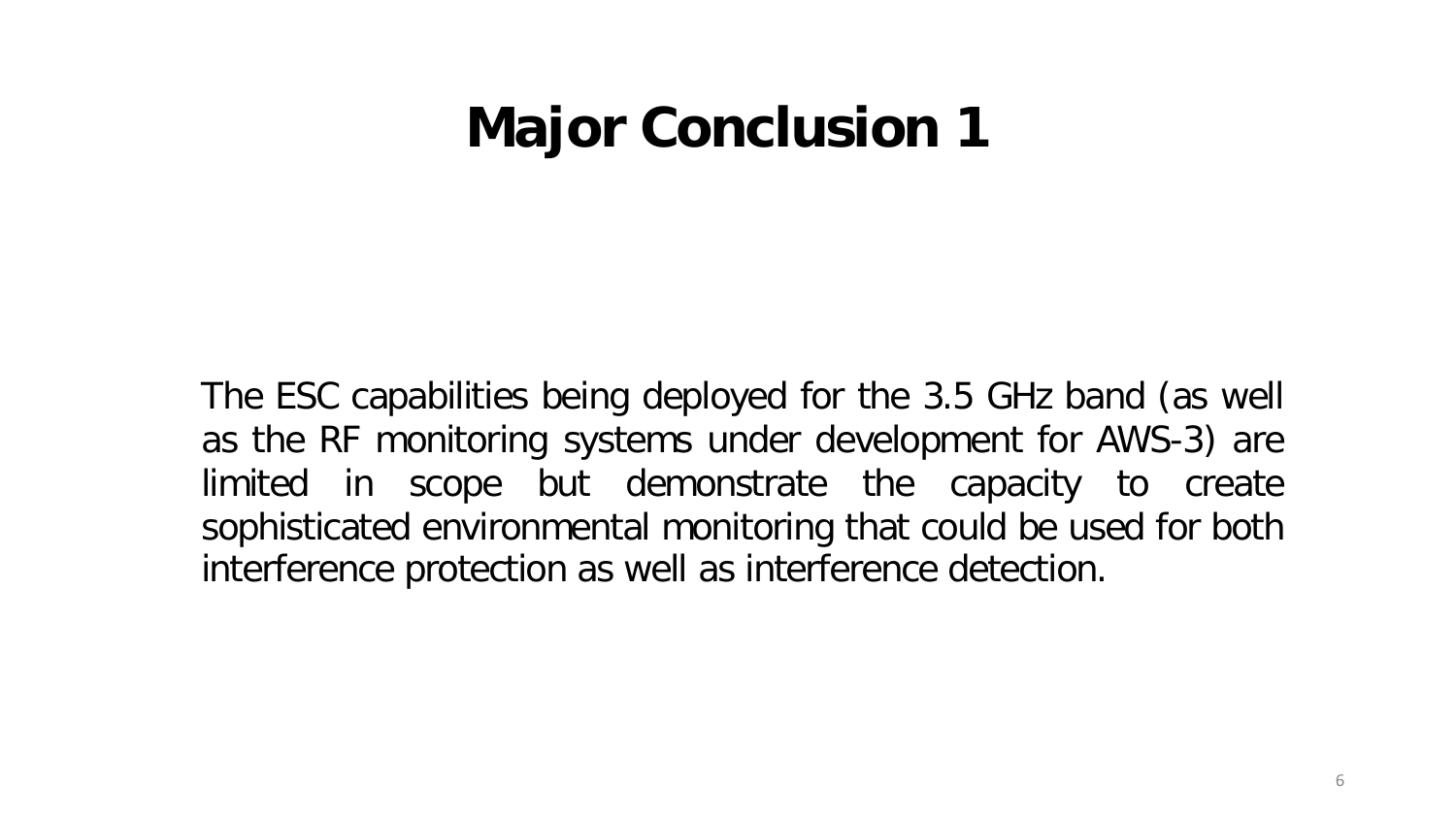## **Major Conclusion 2**

A commercial system for the identification of the interferer or source of interference has yet to be developed in a direct manner. Although not an SAS/ESC capability, the Radio Frequency Interference Monitoring System (RFIMS) for AWS-3 may be the first attempt in which an automated system is developed for interference identification purposes. This is an area of research.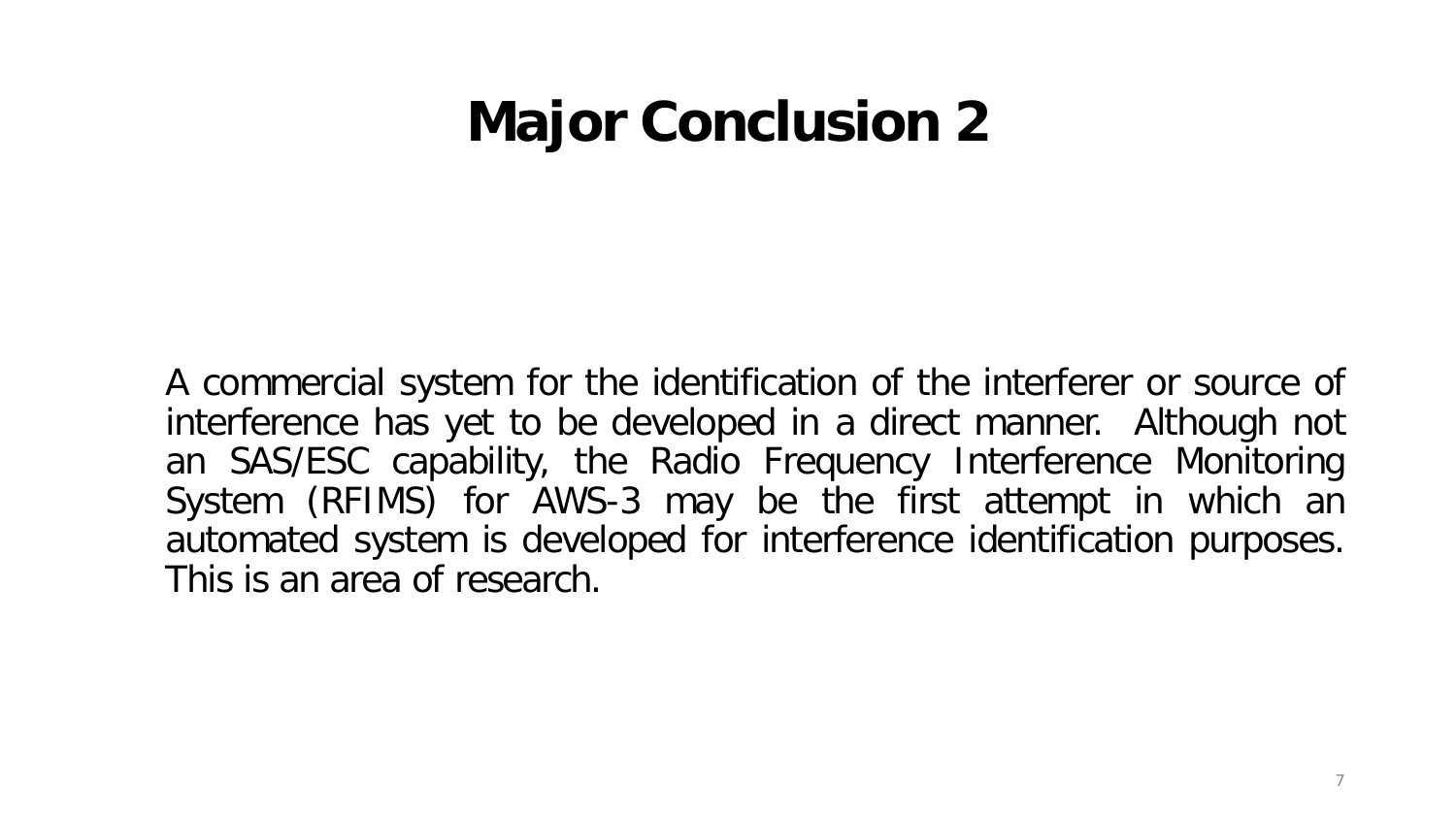## **Major Conclusion 3**

A mechanism is needed to confirm that the indirect resolution action was undertaken and successful. A cause and effect mapping mechanism is needed and event validation confirmation methods will need to be developed to allow devices to return to their previous operational states as soon as practical.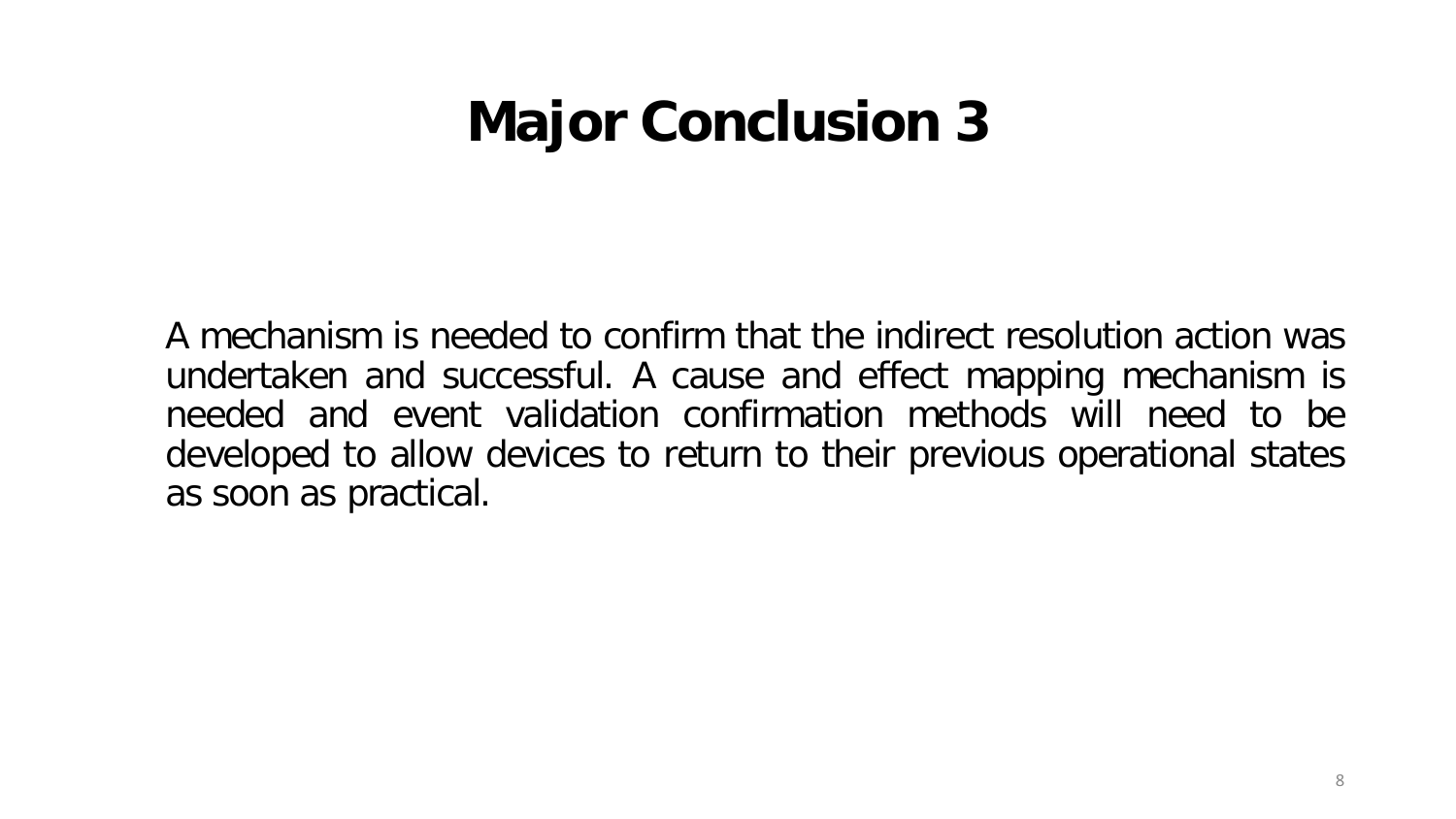One legal issue involves liabilities associated with computing or applying the device parameters necessary for prevention. It is recommended that NTIA investigate with the FCC the definition of liability for:

- Harm caused by an interference event if the SAS computed and applied everything correctly;
- Harm caused if the SAS computes the same incorrectly;
- Operations that are suspended to prevent interference where actual interference was unlikely; and
- Interference from rogue, malicious or non-compliant devices.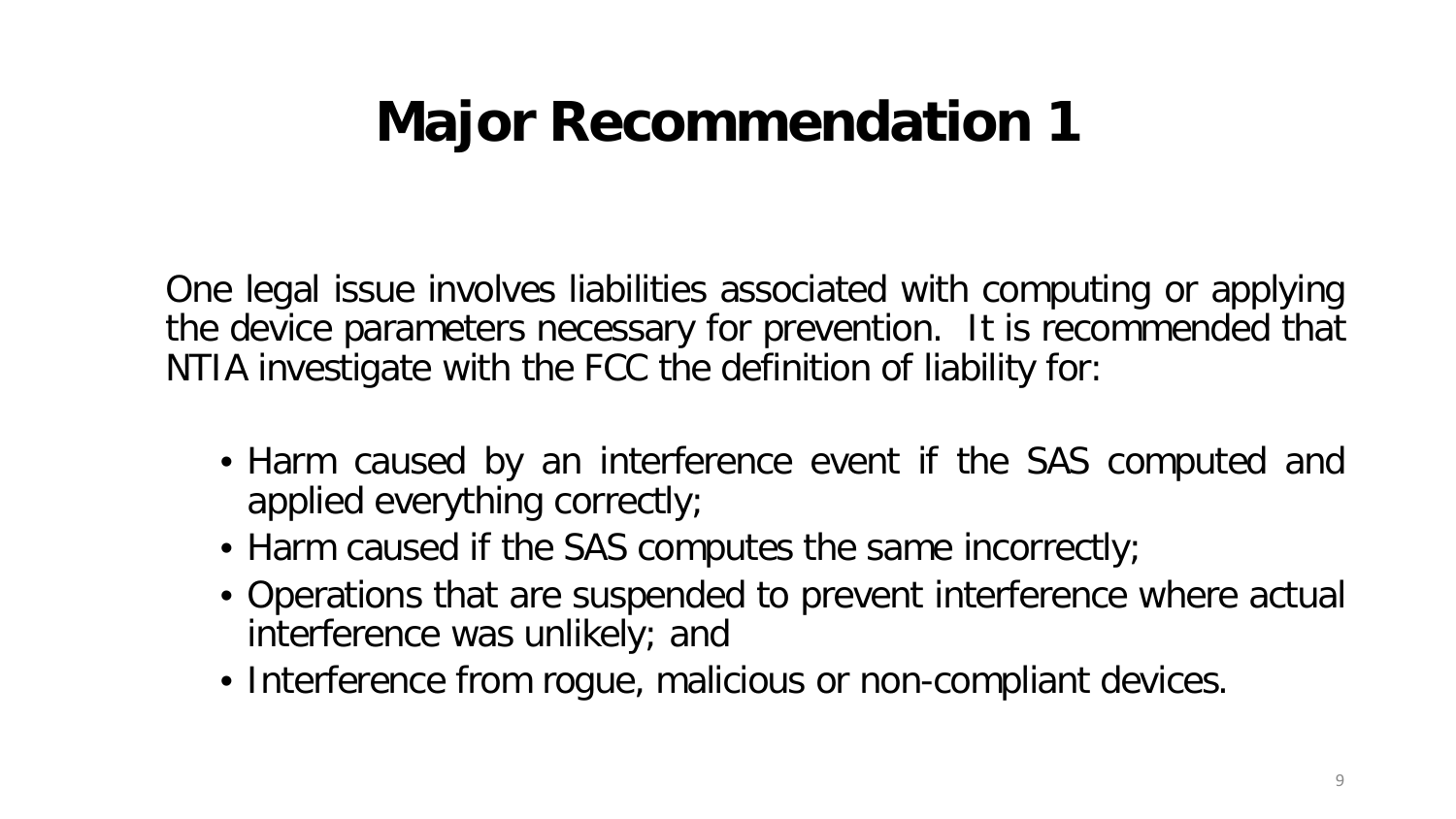To the extent automated systems are capable of resolution of actual interference, then to the extent regulators wish to access, or act upon (such as in an enforcement proceeding), the facts of the resolved interference event, additional legal questions are raised.

It is recommended that NTIA and the FCC develop the specifics of what data, how it would be obtained, and how it might be used, should be specified with reference to underlying legal authority.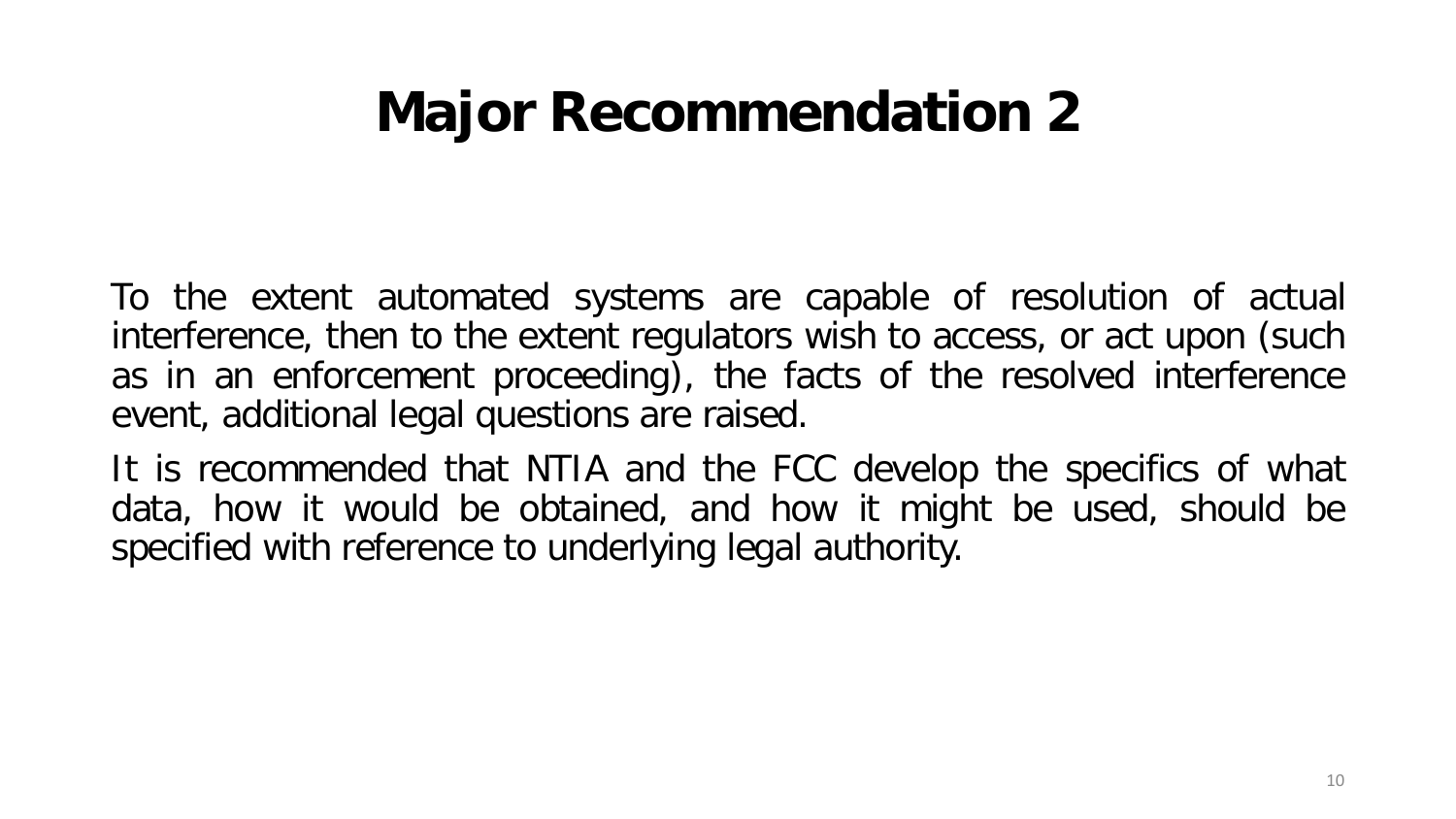A methodology to validate and accredit a device so that an interference detection function could directly monitor interference events has yet to be developed. It is recommend that NTIA investigate two potential mechanisms:

- A means to accredit signal level measurements at a device in order to provide evidential characteristics of an interference event; or
- A means to accredit the detected interference event in order that it may be used as evidence. Securing a consensus baseline from the SASs providers is recommended.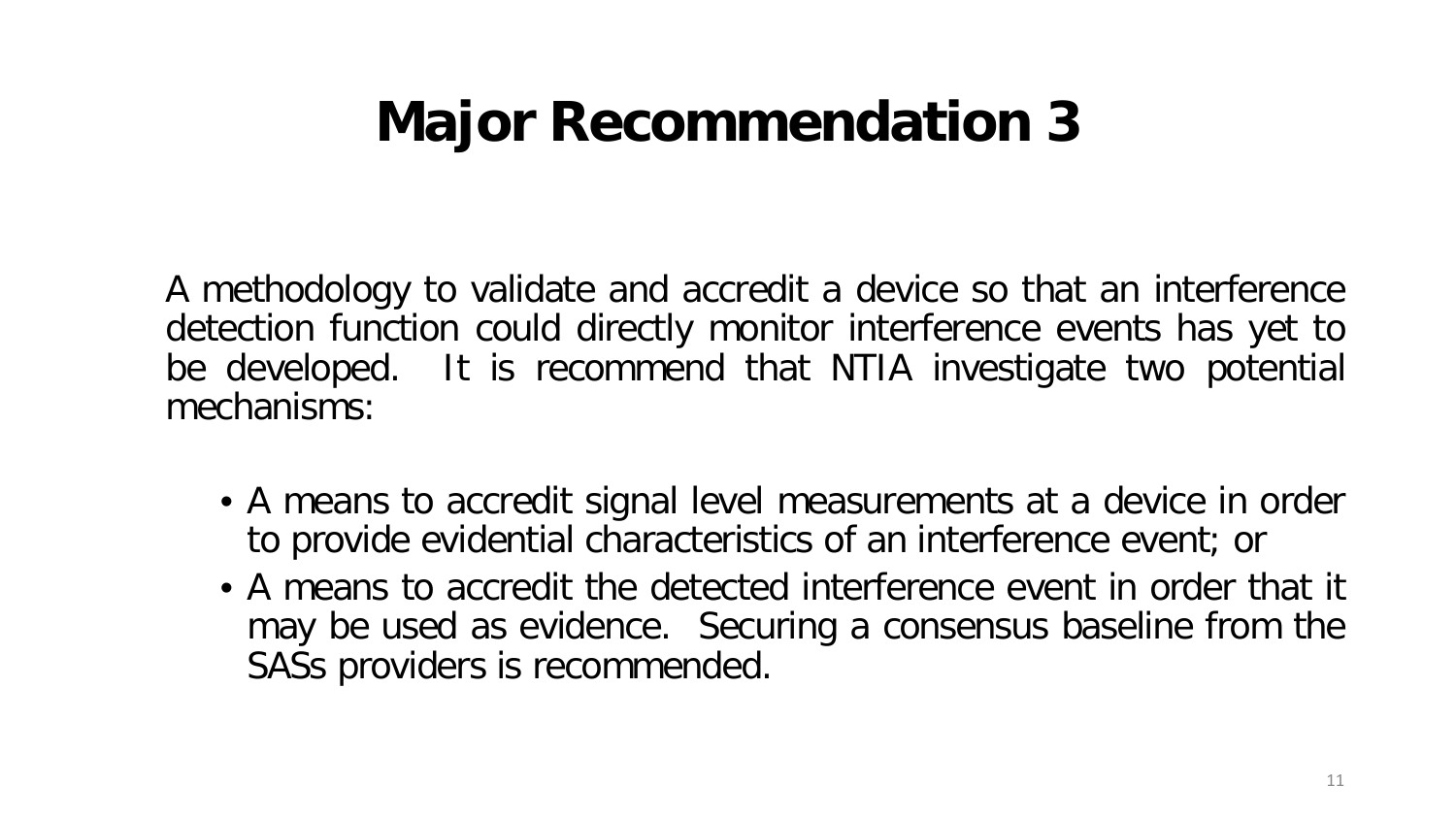It is recommended that NTIA/Federal Agencies identify desired policy objectives. Specifically, should users of the band be required to forgo certain aspects of anticipated privacy for the benefit of a safer spectrum environment and/or access to the band?